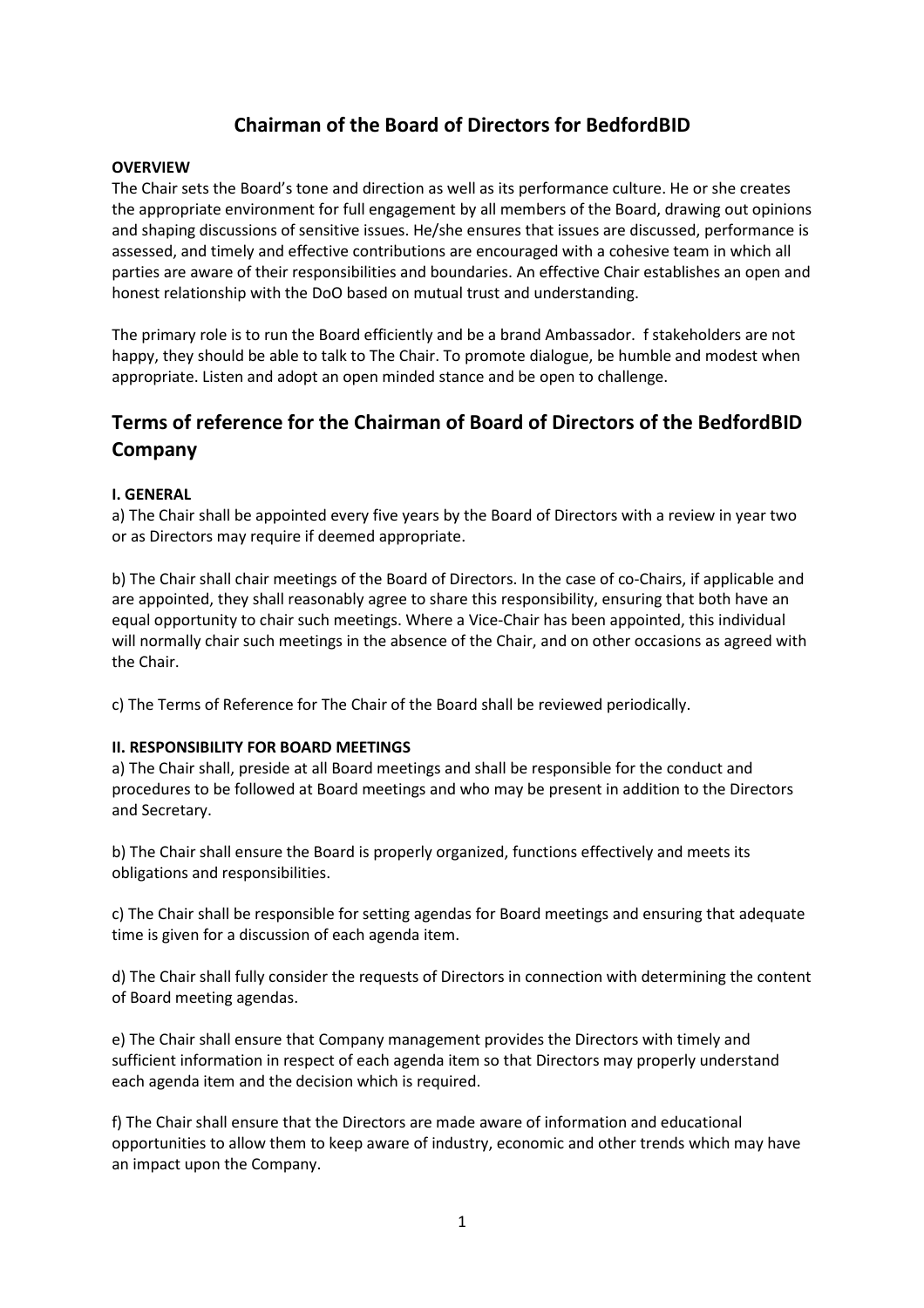### III. BOARD, COMMITTEE AND DIRECTOR EFFECTIVENESS

a) The Chair shall encourage debate among Directors at Board meetings by drawing out the views and contributions of all Directors and ensuring that disagreements are aired and resolved.

b) The Chair shall work to build Board unity, consensus and solidarity.

c) The Chair shall ensure Committee functions, once agreed, are carried out and reported to the Board.

d) The Chair shall, in conjunction with appropriate committees, review and assess director attendance, performance and compensation and size and composition of the Board.

e) The Chair shall evaluate the Board's effectiveness and implementation of improvements including conducting peer reviews.) The Chair shall participate in orientation and mentoring of new Directors.

g) The Chair shall participate in ongoing formal and informal communication with and among Directors and facilitate effective communication between Directors and Company management.

h) The Chair shall provide guidance to the Board to ensure consideration of interests of various stakeholders of the Company.

#### IV. LEADERSHIP

a) The Chair shall provide leadership to the Board of Directors by demonstrating integrity and ethical leadership, by creating a climate of trust, candour and openness and by championing proper corporate governance.

b) The Chair shall, at the request of the DoO (Director of Operations), assist in representing the Company in general industry and community context.

c) The Chair shall respond as appropriate to stakeholder concerns regarding governance issues or other matters relating to the Board.

d) The Chair shall work with the DoO to ensure effective relations with members of the Board, stakeholders and the public.

e) The Chair shall be the principal sounding Board, counsellor and confidant for the DoO; provide advice to the DoO; communicate with the DoO regarding concerns of the Board and stakeholders.

#### V. AUTHORITY

The Chair do not have delegated authority for any budget that will be invested in the BedfordBID programme by levy payers. This responsibility remains with the Board of Directors under the direction of the BID mandate/agreed business plan.

#### VI. APPEARANCE

Good grooming and a tidy appearance is essential. Whilst casual dress when working within the Chair's organisation may be appropriate, a more formal approach is required when representing BedfordBID. This is particularly especially at an external meeting or social engagement to present BedfordBID to the best possible advantage.